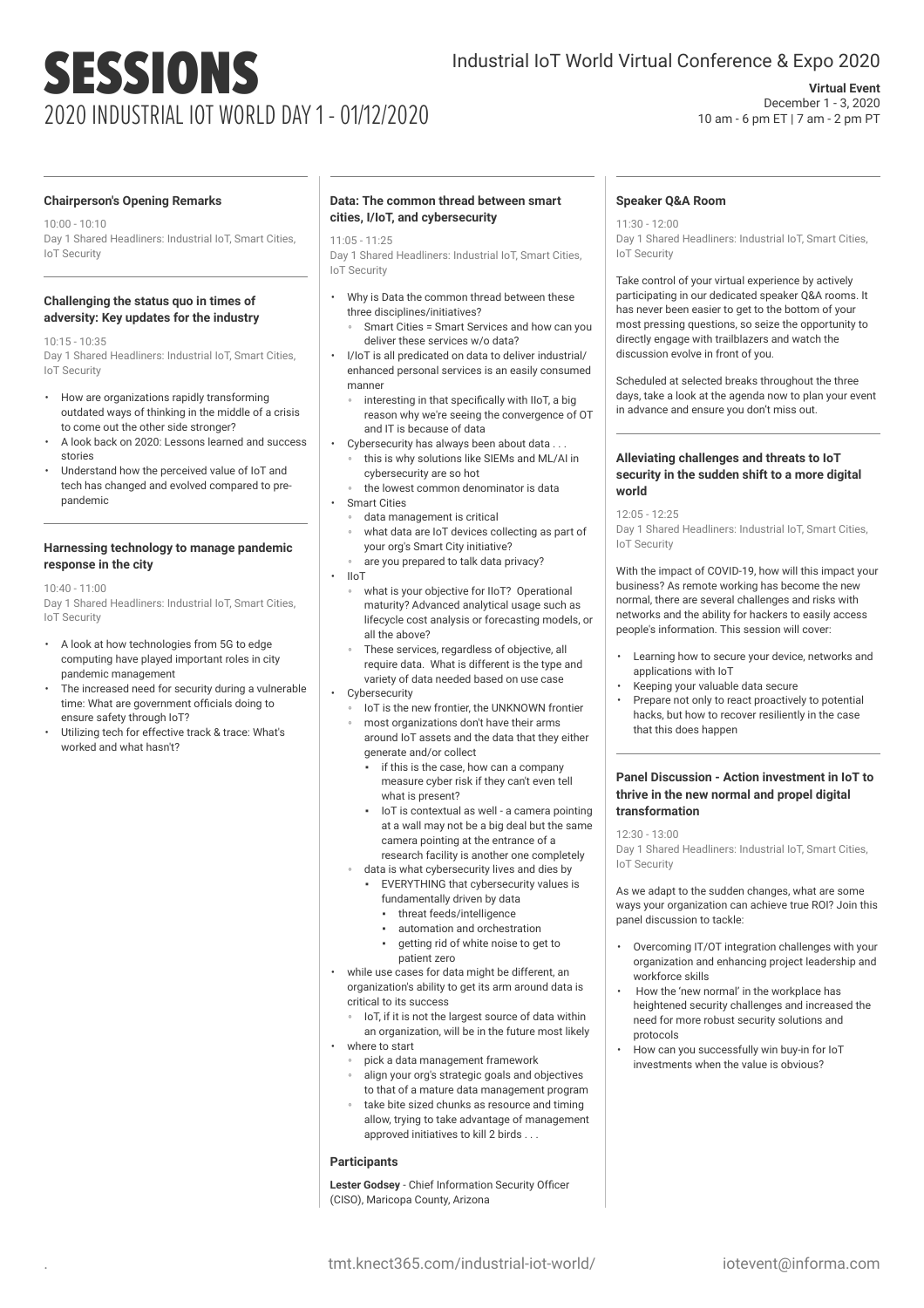# SESSIONS 2020 INDUSTRIAL IOT WORLD DAY 1 - 01/12/2020

## Industrial IoT World Virtual Conference & Expo 2020

**Virtual Event** December 1 - 3, 2020 10 am - 6 pm ET | 7 am - 2 pm PT

#### **Speaker Q&A Room**

13:05 - 13:35 Day 1 Shared Headliners: Industrial IoT, Smart Cities, IoT Security

Take control of your virtual experience by actively participating in our dedicated speaker Q&A rooms. It has never been easier to get to the bottom of your most pressing questions, so seize the opportunity to directly engage with trailblazers and watch the discussion evolve in front of you.

Scheduled at selected breaks throughout the three days, take a look at the agenda now to plan your event in advance and ensure you don't miss out.

## **Speed Networking**

13:40 - 14:25 Day 1 Shared Headliners: Industrial IoT, Smart Cities, IoT Security

Worried that you won't create impromptu connections at a virtual conference? Join one of our 45-minute speed networking sessions as part of the shared headliners across all three events: Industrial, Smart Cities and IoT Security.

Impress our judges and be in with a chance of winning! You will be broken up into intimate virtual groups via our random selection tool where you will work together to build a proposition which can tackle a hypothetical challenge.

Attendance is limited so register now to claim your spot.

#### **Protect and prevent: Securing business and customer data while enabling collaboration**

14:30 - 14:50 Industrial IoT Keynotes

- The double-edged sword of blockchain: Security's holy grail or a mistake in the making?
- Cut through the noise to understand who actually owns what data
- How are organizations driving behaviour to strengthen systems against threats?
- Discover the best tools and techniques for penetration testing on existing IoT devices and networks

### **A glimpse into Michelin's digital transformation journey: Successes and lessons learned**

 $14.55 - 15.15$ Industrial IoT Keynotes

- How can you successfully begin introducing digital transformation into your organization?
- People and their capabilities matter more than tech: The roadmap to getting colleagues bought in and embracing Industry 4.0
- Broaden understanding of the impact that digital transformation will have from data and systems to existing organizational structures and business processes

#### **Participants**

**Eric Chaniot** - Chief Digital Officer, Michelin

## **Breaking down the siloes: Unlocking value in seemingly infinite data streams**

15:20 - 15:40 Industrial IoT Keynotes

- Overcome data decision paralysis with key metrics to get to the core of what data really matters
- Find the best application for your data to ensure the amount you generate isn't cost prohibitive
- Discover the best way to store masses of data so it doesn't just sit unused
- Connecting data across the entire manufacturing base and applying success at scale

#### **Speaker Q&A Room**

15:45 - 16:15 Industrial IoT Keynotes

Take control of your virtual experience by actively participating in our dedicated speaker Q&A rooms. It has never been easier to get to the bottom of your most pressing questions, so seize the opportunity to directly engage with trailblazers and watch the discussion evolve in front of you.

Scheduled at selected breaks throughout the three days, take a look at the agenda now to plan your event in advance and ensure you don't miss out.

### **Panel Discussion: Supply chain, manufacturing and healthcare: Working together through a global market upheaval**

16:20 - 16:50 Industrial IoT Keynotes

- Planning for demand in an unpredictable time: A look at the role IIoT has played in enabling quick turnaround for manufacturing of PPE and other essential equipment
- With social distancing measures in place, explore how hospitals and organizations are utilizing connectivity tech to remotely consult with patients, workers, and clients
- How are hospitals utilizing sensors normally found in the supply chain to track and trace medical blood testing and finding innovative ways to keep people safe?

#### **Participants**

**Panelist: Kunal Punjabi** - USA Sector Head, Life Sciences & Chemicals, DHL

**Panelist: George Grahovac** - Assistant Vice President, Honda NA Supply Chain, Honda Manufacturing of America

## **Industrial IoT World Speaker Q&A Room**

16:55 - 17:25

Industrial IoT Keynotes

Take control of your virtual experience by actively participating in our dedicated speaker Q&A rooms. It has never been easier to get to the bottom of your most pressing questions, so seize the opportunity to directly engage with trailblazers and watch the discussion evolve in front of you.

Scheduled at selected breaks throughout the three days, take a look at the agenda now to plan your event in advance and ensure you don't miss out.

## **Networking Happy Hour**

 $17:30 - 18:30$ 

Without leaving the comfort of your home (or office!), join us on December 1st at 5pm ET for informal IoT trivia hosted by an industry expert and unwind with fellow professionals after a long day of absorbing content.

This is your last chance to meet with attendees from all three events, so make the most of it! Discuss your favourite sessions and wrap up your experience by creating meaningful connections.

Take part in our poll to decide what questions you want to see covered on Swapcard a week before the event goes live.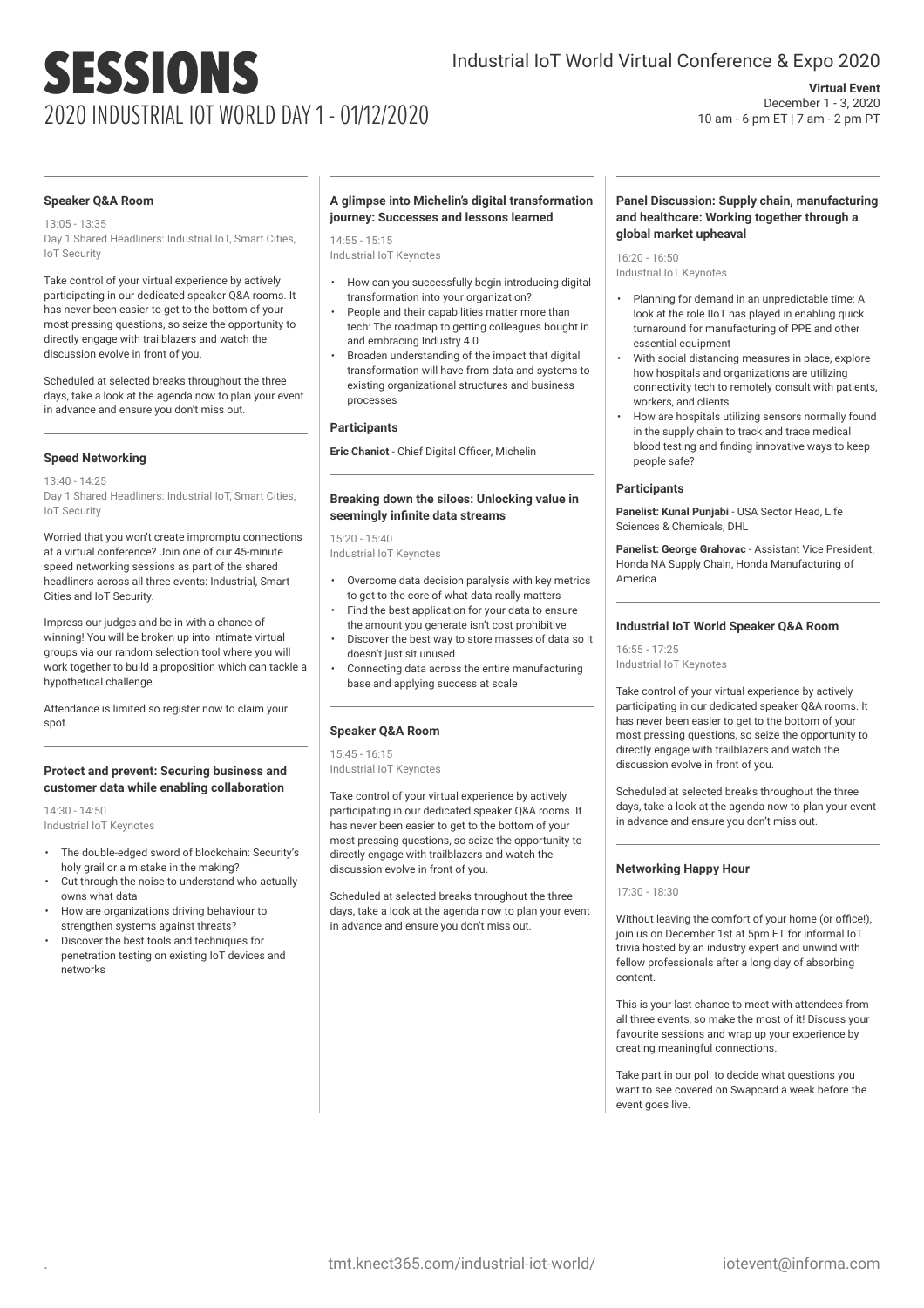## SCHEDULE 2020 INDUSTRIAL IOT WORLD DAY 1 - 01/12/2020

## **Virtual Event** December 1 - 3, 2020 10 am - 6 pm ET | 7 am - 2 pm PT

| <b>TIME</b> | DAY 1 SHARED HEADLINERS: INDUSTRIAL IOT, SMART CITIES, IOT<br><b>SECURITY</b>                                        | <b>INDUSTRIAL IOT KEYNOTES</b>                                                                                             |
|-------------|----------------------------------------------------------------------------------------------------------------------|----------------------------------------------------------------------------------------------------------------------------|
| 10:00       | 10:00 - Chairperson's Opening Remarks                                                                                |                                                                                                                            |
|             | 10:15 - Challenging the status quo in times of adversity: Key up-<br>dates for the industry                          |                                                                                                                            |
|             | 10:40 - Harnessing technology to manage pandemic response<br>in the city                                             |                                                                                                                            |
| 11:00       | 11:05 - Data: The common thread between smart cities, I/IoT,<br>and cybersecurity                                    |                                                                                                                            |
|             | 11:30 - Speaker Q&A Room                                                                                             |                                                                                                                            |
| 12:00       | 12:05 - Alleviating challenges and threats to IoT security in the<br>sudden shift to a more digital world            |                                                                                                                            |
|             | 12:30 - Panel Discussion - Action investment in IoT to thrive in<br>the new normal and propel digital transformation |                                                                                                                            |
| 13:00       | 13:05 - Speaker Q&A Room                                                                                             |                                                                                                                            |
|             | 13:40 - Speed Networking                                                                                             |                                                                                                                            |
| 14:00       |                                                                                                                      | 14:30 - Protect and prevent: Securing business and customer<br>data while enabling collaboration                           |
|             |                                                                                                                      | 14:55 - A glimpse into Michelin's digital transformation journey:<br>Successes and lessons learned                         |
| 15:00       |                                                                                                                      | 15:20 - Breaking down the siloes: Unlocking value in seemingly<br>infinite data streams                                    |
|             |                                                                                                                      | 15:45 - Speaker Q&A Room                                                                                                   |
| 16:00       |                                                                                                                      | 16:20 - Panel Discussion: Supply chain, manufacturing and<br>healthcare: Working together through a global market upheaval |
|             |                                                                                                                      | 16:55 - Industrial IoT World Speaker Q&A Room                                                                              |
| 17:00       | 17:30 - Networking Happy Hour                                                                                        | 17:30 - Networking Happy Hour                                                                                              |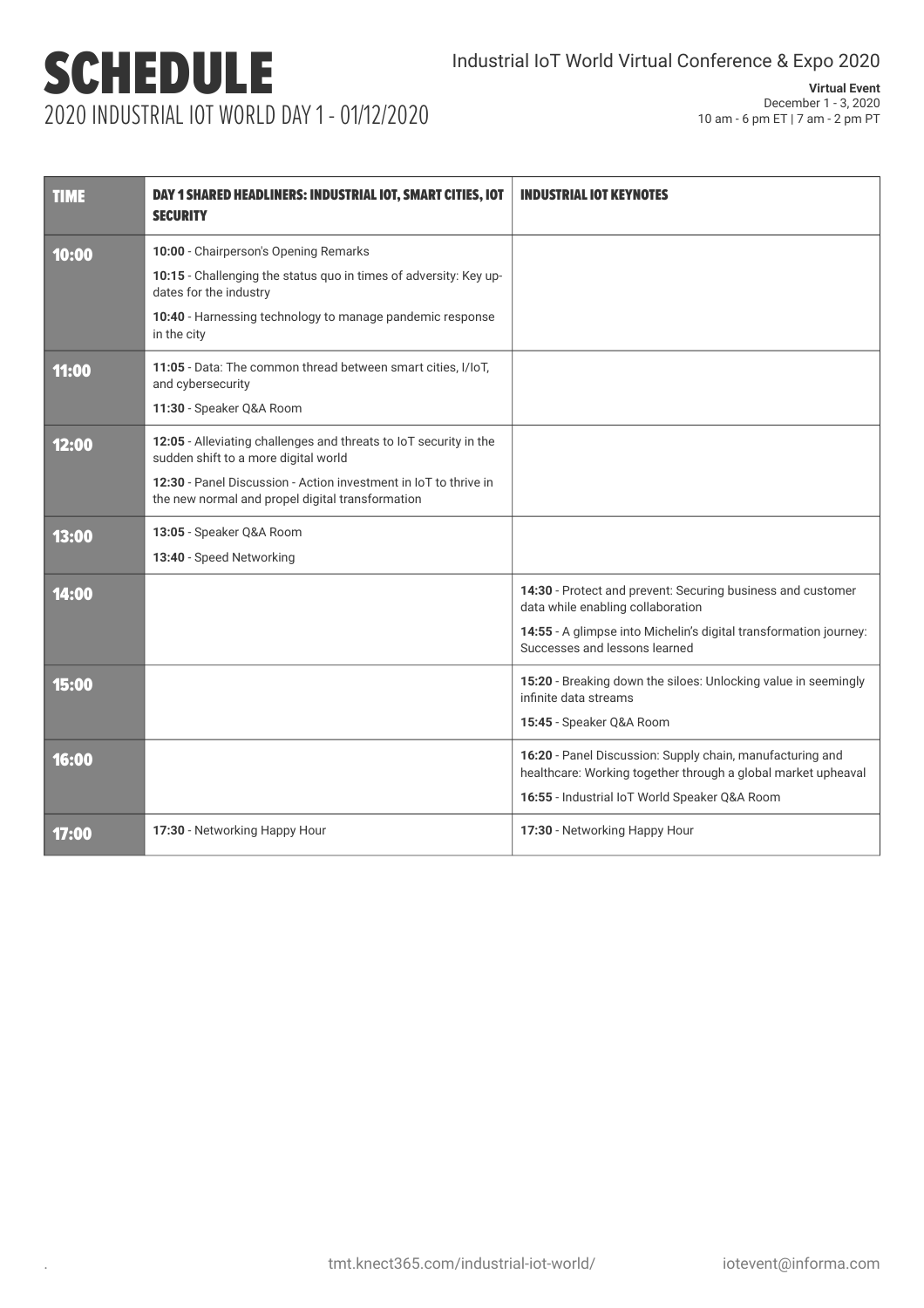# SESSIONS 2020 INDUSTRIAL IOT WORLD DAY 2 - 02/12/2020

## **Virtual Event** December 1 - 3, 2020 10 am - 6 pm ET | 7 am - 2 pm PT

#### **Chairperson's opening remarks**

10:00 - 10:10 Industrial IoT Keynotes

## **Participants**

**Alex West** - Senior Principal Analyst - Manufacturing Technology, Omdia

## **Digital aviation: How AI is transforming the aviation industry**

10:15 - 10:35 Industrial IoT Keynotes

#### **Participants**

**Satyen Yadav** - Chief Development Officer and Chief Technology Officer, Boeing

#### **Filling the void of fewer workers in the plant with Industrial IoT**

10:40 - 11:00 Industrial IoT Keynotes

- Is human monitoring as worthwhile as we once thought or can an IoT solution minimize risk and save costs?
- Make the most of the "new normal" with automation adoption to reduce demand for workers
- The use of remote monitoring for decreased reliance on the physical workforce

#### **Panel Discussion - Redefine outdated business models in a traditional industrial landscape**

11:05 - 11:35 Industrial IoT Keynotes

- It's not all about the tech! Discover the most effective ways to change culture and get everyone bought into IIoT
- Don't run the risk of getting left behind in an uncertain terrain: Discover how major players are updating business models quickly and effectively
- The evolution into as-a-service IoT products: What is the best business model for the monetization of Industry 4.0?

#### **Participants**

**Moderator: Stephen Mellor** - CTO, Industrial Internet Consortium

**Panelist: Marylin N. Glass-Hedges, PhD.** - IT Industry 4.0 Lead, Industrial & Systems Engineering Leader for CI and i4.0, Daimler Trucks North America

**Panelist: Matt Dinslage** - North America Industrial Manager, ExxonMobil

## **Industrial IoT World Speaker Q&A Room**

11:40 - 12:10

Take control of your virtual experience by actively participating in our dedicated speaker Q&A rooms. It has never been easier to get to the bottom of your most pressing questions, so seize the opportunity to directly engage with trailblazers and watch the discussion evolve in front of you.

Scheduled at selected breaks throughout the three days, take a look at the agenda now to plan your event in advance and ensure you don't miss out.

## **Industrial IoT World Speed Networking**

12:15 - 12:55

Worried that you won't create impromptu connections at a virtual conference? Join one of our 45-minute speed networking sessions as part of the shared headliners across all three events: Industrial, Smart Cities and IoT Security.

Impress our judges and be in with a chance of winning! You will be broken up into intimate virtual groups via our random selection tool where you will work together to build a proposition which can tackle a hypothetical challenge.

Attendance is limited so register now to claim your spot.

## **The future of business technology and healthcare in light of COVID-19**

13:00 - 13:20

- Navigating unstable and uncertain markets: Utilizing technology to cut costs and minimize expenditure
- With the future of industry now relying so heavily on technology, ensure you are prioritizing Industry 4.0 investments
- Understand how IoT can be used for human monitoring to keep patients safe both physically and through cybersecurity

## **Participants**

**Varun Ramdevan** - Global Digital Innovation Lead, Johnson & Johnson

## **Unleash the power of predictive maintenance for decreased downtime**

13:25 - 13:45

- Utilize predictive maintenance to remotely monitor machinery and reduce demand for manpower on the plant floor
- The benefits of human-led predictive maintenance: Techniques for building actual intelligence into approaches
- Turn data to action to ensure machinery is running as effectively as possible

### **IT/OT convergence: Getting every team on board for successful IIoT adoption and execution**

13:50 - 14:10

- Explore where key responsibilities should lie for OT and IT to alleviate confusion and pushback
- Deep dive into the different strategies for bridging the gap between operations, maintenance, engineering, and IT
- Ensure you are including the entire organisation in IoT roll out to successfully digitally transform
- A look at security threats tied to a lack of crossorganizational communication

## **Participants**

**Rui Marreiros Cacao** - Director Digital Manufacturing Operations, Nestlé Purina Americas

## **Speaker Q&A Room**

14:15 - 14:45

Take control of your virtual experience by actively participating in our dedicated speaker Q&A rooms. It has never been easier to get to the bottom of your most pressing questions, so seize the opportunity to directly engage with trailblazers and watch the discussion evolve in front of you.

Scheduled at selected breaks throughout the three days, take a look at the agenda now to plan your event in advance and ensure you don't miss out.

## **Panel Discussion - Redefining plant automation with AI: More than just a pipedream?**

 $14:50 - 15:20$ 

- Implementing AI into old, legacy infrastructure successfully for upgraded insights
- Harness AI cameras which can remotely monitor the plant and flag hazardous conditions when no one is around
- Capitalize on the data insights gleaned from AI to drive business forward

## **Participants**

**Moderator: Steve Griffith** - Industry Director, Transportation Systems and Cybersecurity, National Electrical Manufacturers Association (NEMA)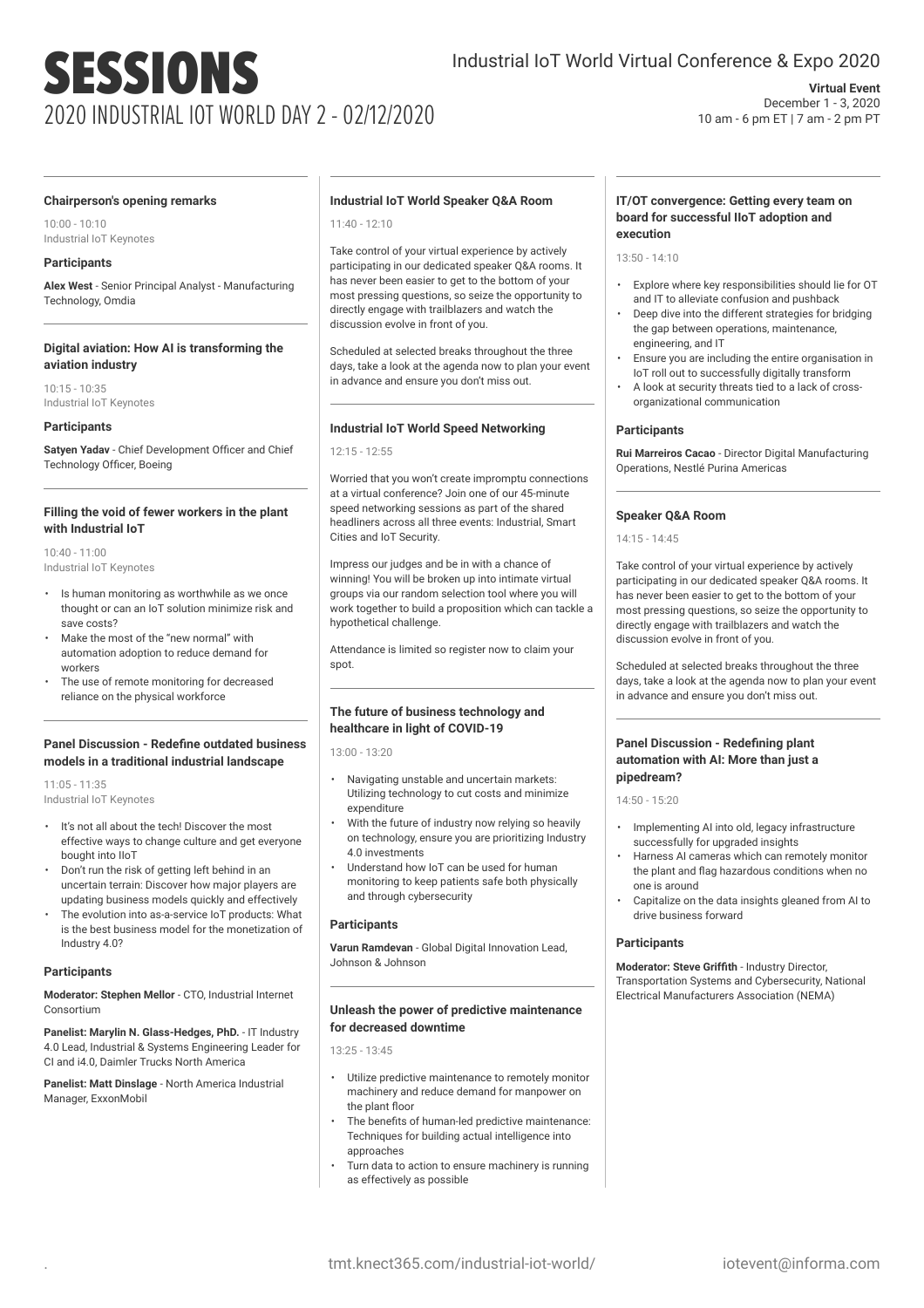# SESSIONS 2020 INDUSTRIAL IOT WORLD DAY 2 - 02/12/2020

## **Virtual Event** December 1 - 3, 2020 10 am - 6 pm ET | 7 am - 2 pm PT

## **Industrial IoT World Speaker Q&A Room**

15:25 - 15:55

Take control of your virtual experience by actively participating in our dedicated speaker Q&A rooms. It has never been easier to get to the bottom of your most pressing questions, so seize the opportunity to directly engage with trailblazers and watch the discussion evolve in front of you.

Scheduled at selected breaks throughout the three days, take a look at the agenda now to plan your event in advance and ensure you don't miss out.

#### **Supply chain deep dive: Keeping the world moving in a time of uncertainty**

16:00 - 16:20

- Understand key challenges the supply chain has faced from relying too heavily on one geographic location to lack of transparency
- Utilizing connectivity to track independent fleets who have been added to deal with the rise in demand
- A look at the "cold chain" in light of COVID-19: Keeping drugs at optimal temperatures as they travel

#### **Participants**

**Henry Akwa-Mensah** - Director International Supply Chain - Digital Transformation & Mobility, Walmart

#### **The future of automation and robotics in today's landscape**

16:25 - 16:45

- As robotics have become more mainstream, how are players customizing to suit their own manufacturing processes?
- A look to the future and the possibility of increased automation for building everyday products

## **Dive into the entire tech stack to reduce bottlenecks, optimize processes and minimize downtime**

16:50 - 17:10

- Harness automation and AI to create a cheaper, streamlined workstream
- What are the key learnings being taken from the current market conditions to reduce downtime?
- Explore the possibility of digital twins to reduce operating costs and extend the life of equipment and assets

#### **Participants**

**Marylin N. Glass-Hedges, PhD.** - IT Industry 4.0 Lead, Industrial & Systems Engineering Leader for CI and i4.0, Daimler Trucks North America

### **Industrial IoT World Speaker Q&A Room**

17:15 - 17:45

Take control of your virtual experience by actively participating in our dedicated speaker Q&A rooms. It has never been easier to get to the bottom of your most pressing questions, so seize the opportunity to directly engage with trailblazers and watch the discussion evolve in front of you.

Scheduled at selected breaks throughout the three days, take a look at the agenda now to plan your event in advance and ensure you don't miss out.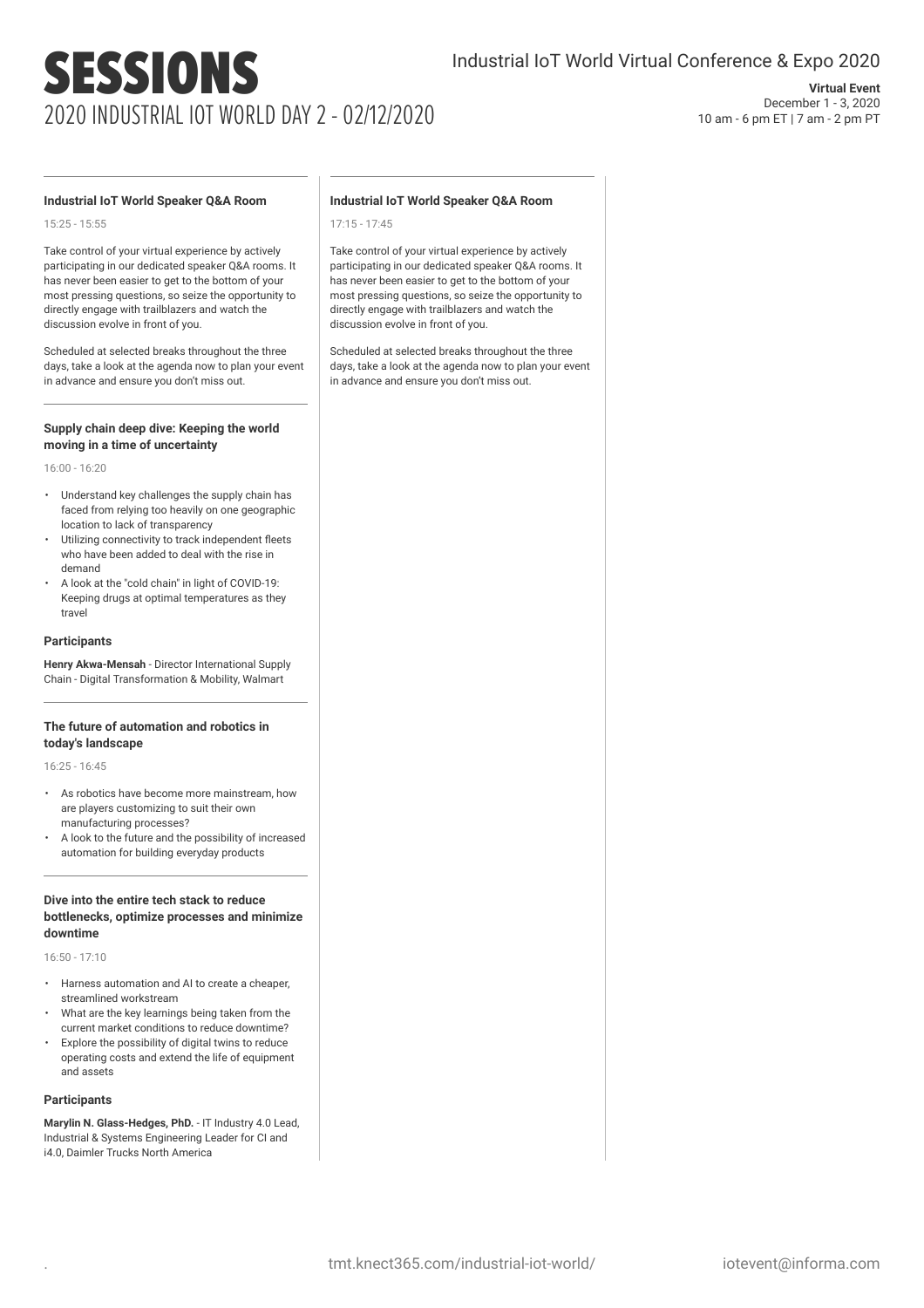## SCHEDULE 2020 INDUSTRIAL IOT WORLD DAY 2 - 02/12/2020

| <b>TIME</b> | <b>INDUSTRIAL IOT KEYNOTES</b>                                                                                                                                                                                                                                     |  |  |
|-------------|--------------------------------------------------------------------------------------------------------------------------------------------------------------------------------------------------------------------------------------------------------------------|--|--|
| 10:00       | 10:00 - Chairperson's opening remarks<br>10:15 - Digital aviation: How AI is transforming the aviation industry<br>10:40 - Filling the void of fewer workers in the plant with Industrial IoT                                                                      |  |  |
| 11:00       | 11:05 - Panel Discussion - Redefine outdated business models in a traditional industrial landscape<br>11:40 - Industrial IoT World Speaker Q&A Room                                                                                                                |  |  |
| 12:00       | 12:15 - Industrial IoT World Speed Networking                                                                                                                                                                                                                      |  |  |
| 13:00       | 13:00 - The future of business technology and healthcare in light of COVID-19<br>13:25 - Unleash the power of predictive maintenance for decreased downtime<br>13:50 - IT/OT convergence: Getting every team on board for successful IIoT adoption and execution   |  |  |
| 14:00       | 14:15 - Speaker Q&A Room<br>14:50 - Panel Discussion - Redefining plant automation with AI: More than just a pipedream?                                                                                                                                            |  |  |
| 15:00       | 15:25 - Industrial IoT World Speaker Q&A Room                                                                                                                                                                                                                      |  |  |
| 16:00       | 16:00 - Supply chain deep dive: Keeping the world moving in a time of uncertainty<br>16:25 - The future of automation and robotics in today's landscape<br>16:50 - Dive into the entire tech stack to reduce bottlenecks, optimize processes and minimize downtime |  |  |
| 17:00       | 17:15 - Industrial IoT World Speaker Q&A Room                                                                                                                                                                                                                      |  |  |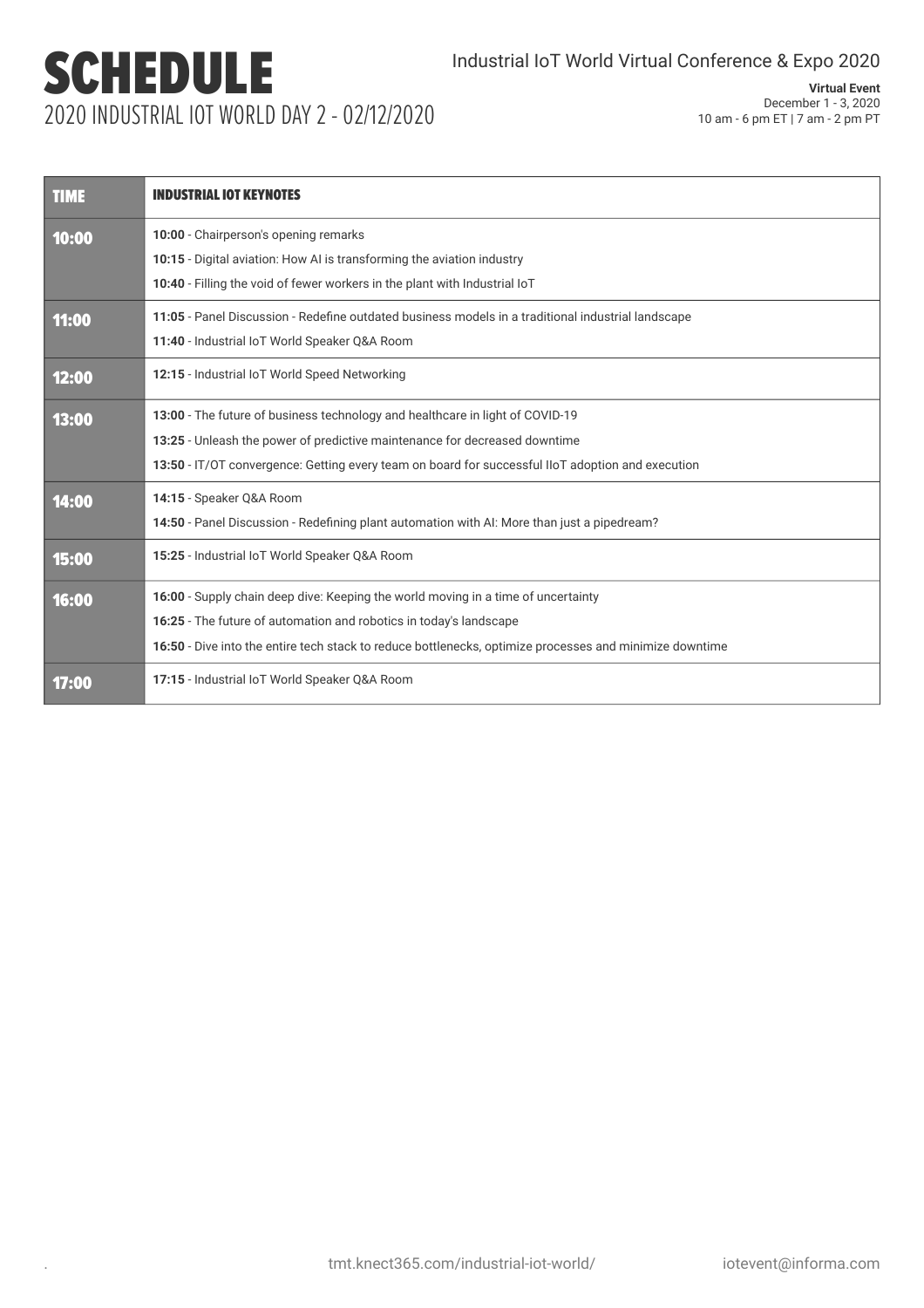## SESSIONS 2020 INDUSTRIAL IOT WORLD DAY 3 - 03/12/2020

## **Virtual Event** December 1 - 3, 2020 10 am - 6 pm ET | 7 am - 2 pm PT

### **Where are we now with connectivity? Harness advanced wireless networks including 5G for industrial applications**

10:00 - 10:20

- Finding the sweet spot for connectivity tech, from LoRa to NB-IoT to WiFi to Bluetooth, based on the application
- Setting up the best connectivity infrastructure in legacy environments for successful IoT projects
- Building connectivity in rural plants and factories with limited connected systems
- Utilize connectivity for sensors on pallets, carts, and roll carts to keep an eye on valuable goods within the factory and in the supply chain

### **Harness IIoT and AR to drive factory productivity**

10:25 - 10:45

- A look at how AR can provide every member of the industrial workforce with relevant, contextual, and customized information into their field of view
- Understand how AR can be used in a diverse range of geographic plant locations where workers may not all be fluent in the same language
- Utilize AR to service complicated pieces of equipment with few experienced personnel

#### **Participants**

**Peri Subrahmanya** - Principal Engineer, Operations, Bayer Crop Science, US

#### **Panel Discussion - Successfully transitioning from pilot to full-scale deployment**

10:50 - 11:20

- Calculating the sustainable scale: How much value needs to be created to prove ROI?
- Hear from industry leaders who have successfully upscaled their business with IIoT
- A look at the bigger picture: Proving long-term ROI on legacy infrastructure where initial costs are much higher
- Prove the necessity for equipment before the data does so you don't get left behind

#### **Participants**

**Panelist: Alejandro Meana** - Global Digital Manufacturing Lead, Beam Suntory

**Panelist: Sai Yamanoor** - Senior IoT Applications Engineer, Linde

## **Industrial IoT World Speaker Q&A Room**

11:25 - 11:55

Take control of your virtual experience by actively participating in our dedicated speaker Q&A rooms. It has never been easier to get to the bottom of your most pressing questions, so seize the opportunity to directly engage with trailblazers and watch the discussion evolve in front of you.

Scheduled at selected breaks throughout the three days, take a look at the agenda now to plan your event in advance and ensure you don't miss out.

#### **Manufacturing Workshop**

12:00 - 12:45 IIoT Vertical Workshops - Manufacturing & Automotive

Uncover the power of digital twins in the factory, from workforce wellbeing to process optimization

#### **Supply Chain Workshop**

12:00 - 12:45 IIoT Vertical Workshops - Supply Chain & Oil & Gas

Overcoming the vast challenge of supply chain inefficiencies with Industrial IoT

#### **Automotive & Fleet Management Workshop**

12:50 - 13:35 IIoT Vertical Workshops - Manufacturing & Automotive

V2X in the fleet: Creating an autonomous supply chain future

## **Oil & Gas Workshop**

12:50 - 13:35 IIoT Vertical Workshops - Supply Chain & Oil & Gas

Discover the value of IIoT from drilling management to carbon footprint control for minimized risks and decreased downtime